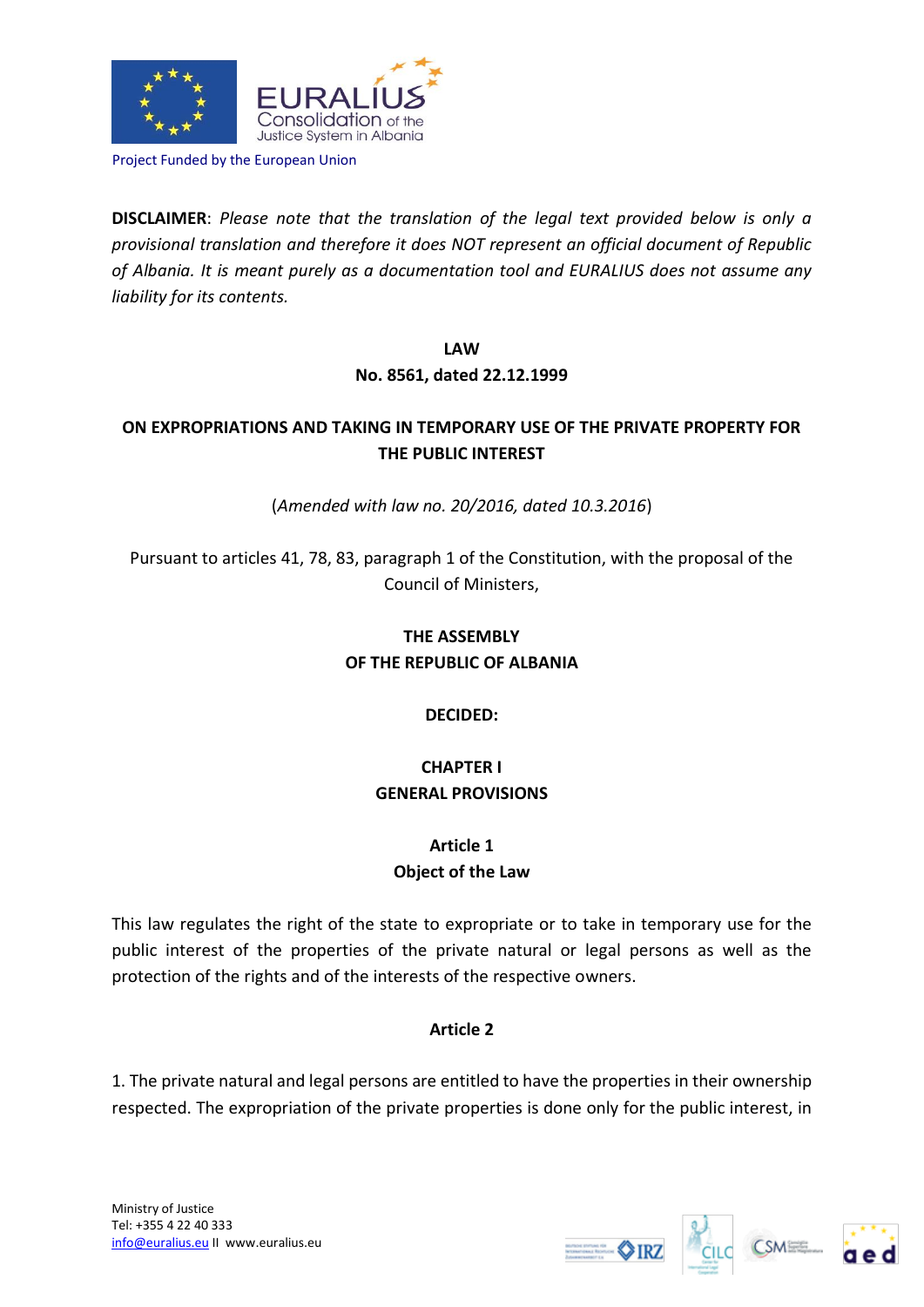the conditions when the public interest prevails towards the private interests of their owners, in compliance with the conditions provided for by the law and the general principles of international law.

2. The right of expropriation and taking in temporary use of the private properties is exercised for a public interest which cannot be realized or protected in another way, only except for and in compliance with the procedures stipulated herein in this law, in the measure that is necessary for the realization of the expropriation purpose and in any case towards a fair compensation.

#### **Article 3**

Expropriation and taking in temporary use of the private property is realized in compliance with the conditions and the procedures stipulated in this law, guaranteeing the transparency, the equality of the citizens and the protection of their property interests and rights.

### **Article 4**

The expropriation and taking in temporary use of the private properties is done by complying with and compensating in the value, according to the law, the rights of the third parties on the private properties that are expropriated as well as the devaluation due to the expropriation of the other private properties, which are not the object of the expropriation.

### **CHAPTER II EXPROPRIATION**

# **Article 5 Meaning of expropriation**

1. When the realization or the protection of the public interests cannot be achieved without exercising the rights of the ownership on the immovable or movable private property, the Council of Ministers, based on the request of the applicant ne in whose favour the expropriation is carried out, upon the proposal of the competent minister according to this law, decides to expropriate these properties.

2. When the expropriation is carried out upon the request of a private legal subject, the competent minister, in the capacity of the legal representative of the state property, upon the preliminary request of this subject, is authorized with this law to transfer the properties expropriated by the state in the favour of the private subject, who has required the expropriation, on the condition that the realization of the construction or of the investment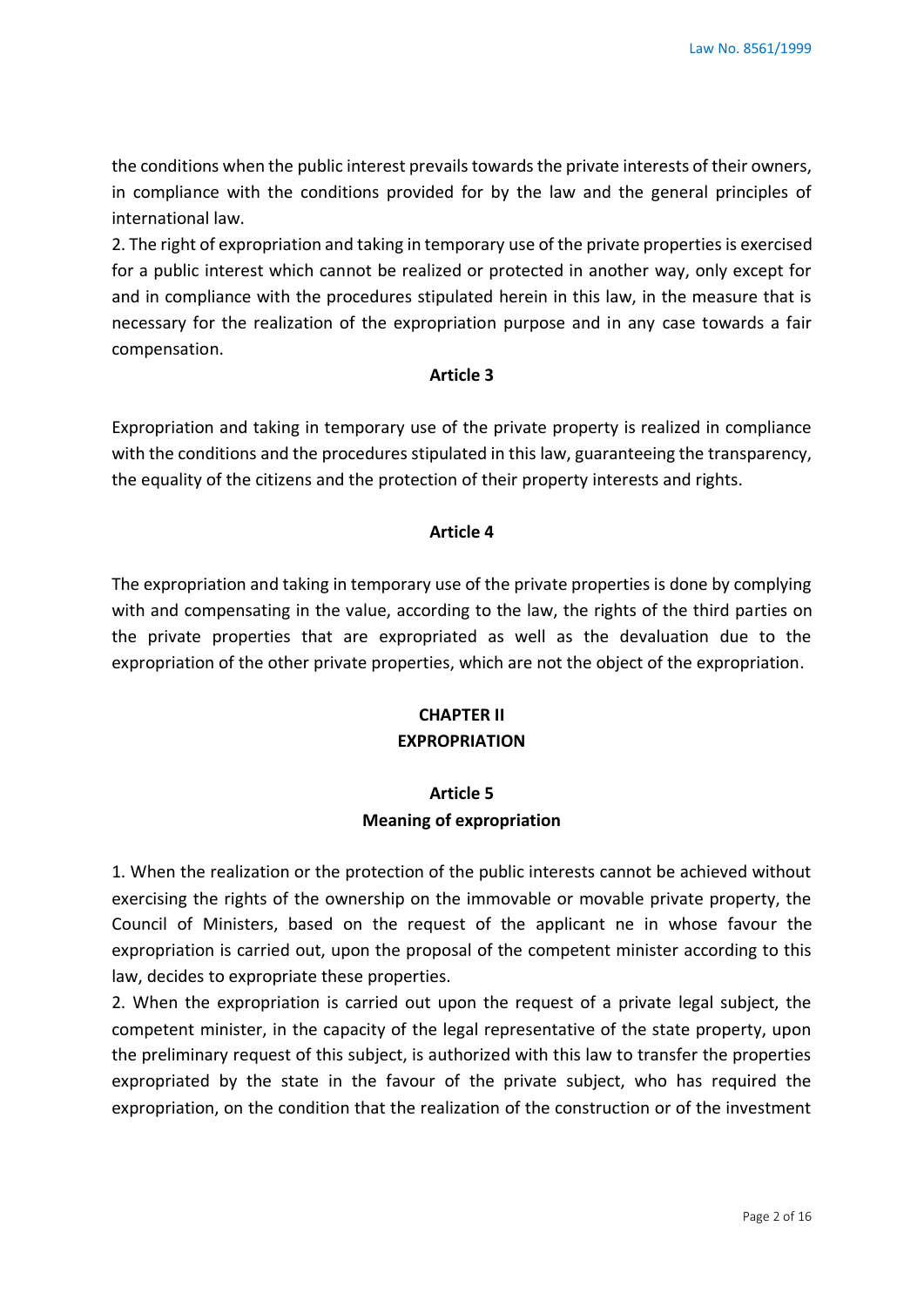for the public interest, for which the expropriation is carried out, be verified according to the law.

3. When the private applicant does not require the transfer of the ownership in his favour, the ownership remains in the favour of the state.

4. The expropriated objects shall remain in any case in the ownership of the state, because of the reasons provided for in letters "a", "b", "d", "dh" and "ë" of article 8 of this law.

### **Article 6**

#### **Rights and privileges of the owner of the private property that is expropriated**

1. In the cases when the owner is dead or is announced missing and the testimony of inheritance has not been issued, the competent ministry is entitled to submit the request for the issuance of the declaration of the will at the competent court, if such request has not been submitted or if the interested parties refuse to submit it.

2. When, upon the completion of the procedures and of the time limits provided for with this law, the owner of the private properties, which are required to be expropriated, is not found, the competent ministry continues with the expropriation procedures and the measure of compensation, which belongs to the expropriated owner, is deposited in the bank on behalf of the latter.

3. When the owner of the private properties, which are required to be expropriated, is not known, according to article 172 of the Civil Code, the competent minister is authorized with this law to ask in the court the transfer of these properties to the ownership of the state. The judicial expenses and the ones of the representation shall be charged to and shall be prepaid by the applicant of the expropriation.

4. The expropriation is not permitted when the owner of the private property undertakes to realize the public interest and the purpose for which the expropriation is required by one private legal subject provided for in letters "c" and "ç" of article 8 of this law and by fulfilling the same legal conditions and guarantees to comply with the respective time limits.

5. When the owners of the private properties, through a written statement, provide their consent and accept the transfer of the ownership of these properties in the favour of the state, in compliance with the conditions provided by the competent ministry through the direct notification and the publication of the expropriation request for the public interest, the expropriation procedure for these properties is considered completed.

6. The expropriated owner or his heirs enjoy the right to pre-emption, in the case when their properties, which have been subject to expropriation, as well as the projects and the investments realized on them, are on sale or are alienated in any ways by the state of the private beneficiary subject of the expropriation.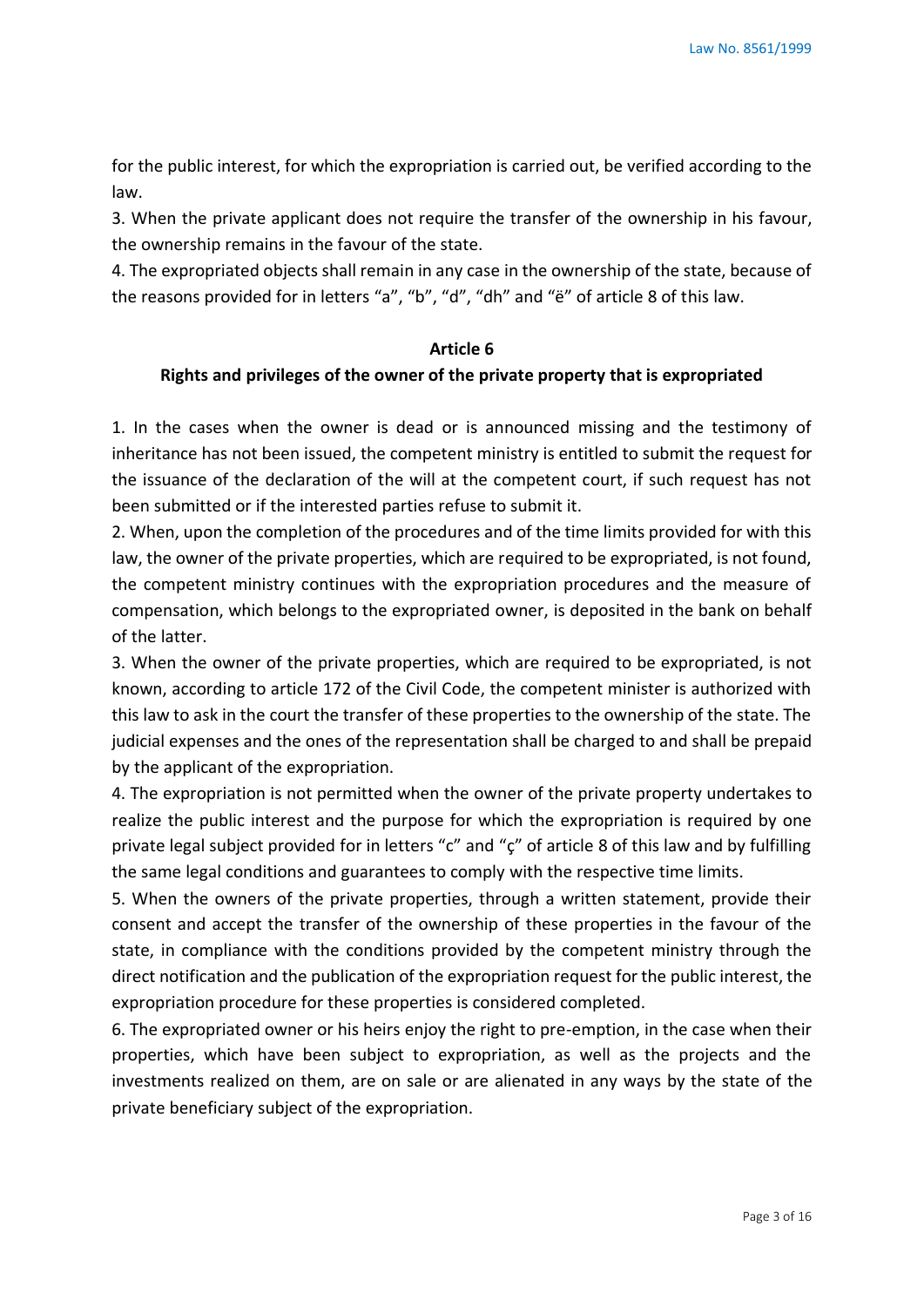# **Article 7 Objects of expropriation**

The objects of expropriation are the immovable properties in the form of the land, of constructions of any type with a permanent character as well as the movable properties mentioned in letters "e" and "ë" of this law.

#### **Article 8**

#### **Cause of expropriation**

(*Letter "f" added with Law no. 20/2016, dated 10.03.2016*)

In the function of the public interest, the expropriation can be done for these causes:

a) For the realization of the obligations of the state, which derive from the multilateral treaties and conventions;

b) For the realization of the programs, of the projects and of the investments provided for in the international agreements extended in the territory of several countries, where our country is a party.

c) For the realization of the projects and of the investments with a national or local territorial interest or expansion in the field of transports of any kind, of energy, telecommunication, water works of any kind in the service of the public interest.

ç) For the realization of the national or local projects and investments for the preservation of the environment, health, culture and public education as well as infrastructure, in the service and for the interest of the public.

d) For the realization of the programs and investments in the field of the national protection.

dh) For the protection of the monuments and of the immovable objects of the archaeological, historical and scientific character, when these purposes, because of the nature of these objects, cannot be carried out by the private owner due to his objective incapability or his subjective attitude, causing the real danger of not realizing, damaging or impeding their functioning.

e) For the protection of the movable objects with historical, archaeological, cultural or scientific value, in the cases when these objects are at risk of being damaged or disappearing.

ë) For the cases when the movable and the immovable objects, due to objective causes or majeure force, create a permanent danger for the public security and health, at that level that despite the state assistance, these risks cannot be prevented by their owner.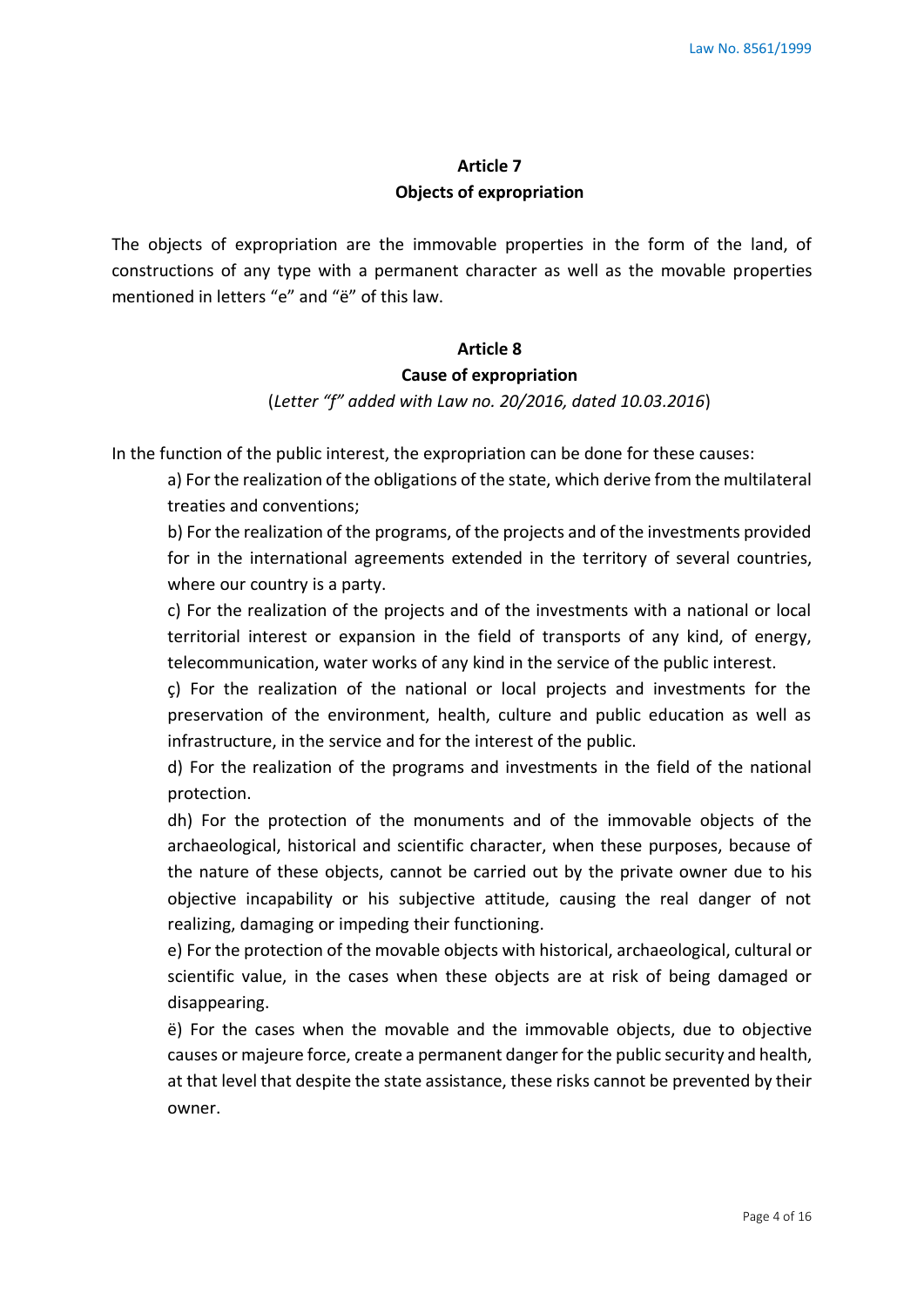f) For the realization of the strategic investments, according to the legislation into force.

#### **Article 9**

### **The subject in whose favour the expropriation is conducted**

*(Paragraph 2 was amended with Law no. 20/2016, dated 10.03.2016)*

1. The expropriation can be done in favour of the state and of the public or private legal persons, who are either native citizens or foreigners, in order for them to realize a project, an investment or an object, which in any case, in compliance with this law, presents a public interest.

2. The private legal person may submit a request for expropriation for public interest, only related to the causes of expropriation provided for in letters "c", "ç" and "f" of article 8 of this law.

#### **Article 10**

### **Request and accompanying documents of the request for expropriation**

1. The subject, in whose favour the expropriation is done, shall submit to the competent ministry, according to the law, the request for expropriation. This request shall be accompanied with the following documentation:

a) The acts that verify his capacity and registration as a legal person;

b) The projects that are necessary and approved according to the law, as well as the respective legal arguments for the public interest, regarding the realization of these projects;

c) The documentation related to the resource and guaranteeing the financial funds necessary for the realization of the project, including the ones of expropriation or depreciation.

ç) The preliminary evaluation of the expropriation objects and of the compensation measure which is foreseen for each private owner.

d) The permits and the respective approvals by the competent bodies according to the law, in compliance with the nature and the type of the project that is requested to be realized.

dh) The acts that verify the mode of the realization of the project by the expropriation applicant or with the third parties as well as the respective time limits.

e) The list of the owners of the private property, for which the expropriation is requested; the list of the owners, whose private assets are deprecated due to expropriation; as well as the list of the third parties that shall be compensated for their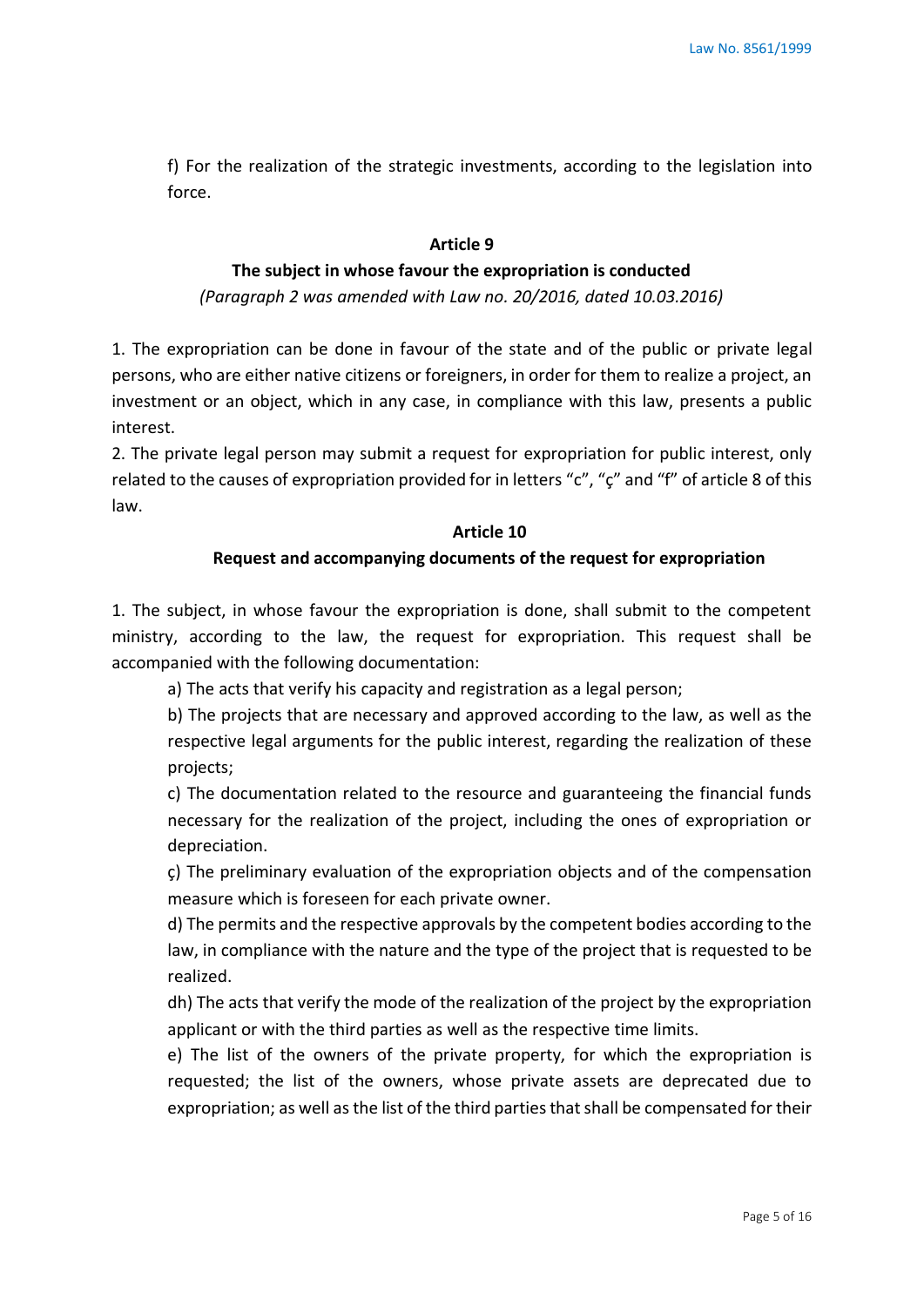rights on the private properties required to be expropriated, along with the necessary explanations and data for each of them, with the respective provisions for the evaluation of these properties and rights, as well as the most recent addresses and residence of the owners and of the respective third parties.

ë) The documents which verify the reason of expropriation, according to article 8 of this law.

2. In the cases when the expropriation applicant is a state body or state institution established by a special law, the documents provided for in letters "a" and "c" of this article shall not be submitted.

3. The comprehensive rules related to the content and the standards that shall be respected in the drafting and the submission of the documentation that accompanies the request for expropriation for the public interest, are set out through a normative act of the Council of Ministers.

# **Article 11**

### **The ministry competent for expropriation**

1. The requests for expropriation are submitted at the ministry which covers the respective activity, meanwhile the proposal in the Council of Ministers for the approval of the request for expropriation is done by the respective minister.

2. Upon the submission of the request expropriation for the public interest, the competent minister orders the establishment of the special commission for the supervision and the realization of the expropriation procedures.

3. The members of the commission shall be independent officials or experts, with special experience and qualification in the legal, economic and engineering field, who, in any case, shall not have any family or marriage relations with the expropriated people, or any interest relations whatsoever with the parties interested in expropriation.

4. The rules for the composition and the work procedures of the special commission for the expropriations are determined with a normative act of the Council of Ministers.

### **Article 12**

### **Return without an action and the refusal of the request**

1. The competent ministry carries out the necessary verifications for the applicant, in whose favour the expropriation is required, for the documentation submitted because of expropriation, and administers the ownership acts for the expropriation objects, by conducting, if necessary, verifications on the spot, as well.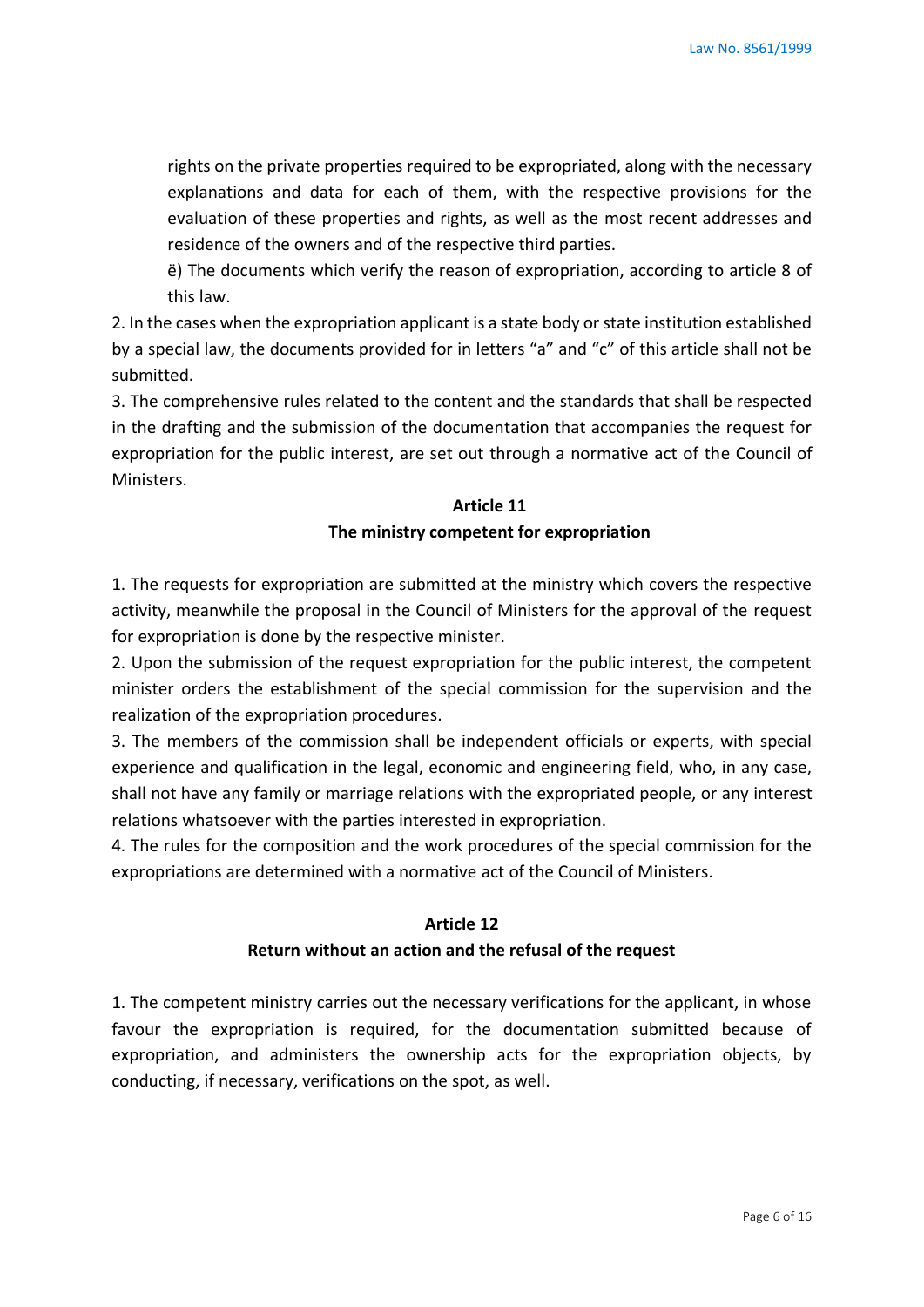In the cases when the documentation submitted by the applicant is not complete or correct, the competent ministry returns immediately without an action to the expropriation applicant the request of expropriation and its accompanying documentation according to this article, by determining a special time limit for the relevant completions.

2. When the request and the accompanying documentation are not submitted in a complete form, within the determined time limit or when they are not well-found due to the cause and the conditions of expropriations according to this law, the request is refused by the ministry and is notified immediately to the expropriation applicant.

3. The expropriation applicant is entitled to appeal in the court within 30 days from the date when he receives the notification.

The judicial review is carried out in compliance with the legal provisions for the adjudication of administrative disputes of the Civil Procedure Code.

# **Article 13 Acceptance of the request**

1. At the end of the necessary verifications as well as of the procedures provided for in article 12 of this law, when the request and the respective accompanying documentation are based on the conditions and the criteria of this law, the competent ministry decides on the acceptance of the request for expropriation by notifying immediately in writing the applicant, in whose favour the expropriation is requested to be carried out.

2. Within 10 days, from the date of the notification of the acceptance of the request for expropriation through the applicant, in whose favour the expropriation is requested to be carried out and the competent ministry, an agreement is signed on the mutual rights and obligations regarding the procedure of expropriation. In the case of the private applicant, this agreement is done with a notary act.

3. In the act-agreement, the parties undertake to complete the determined obligations, or the ones set out in this law in the respective time limits. The act-agreement is an executive title.

4. The act-agreement is invalid providing that at the moment when it is signed, the documents that accompany the request for expropriation are not enclosed with it according to this law.

# **Article 14 Notification of the request for expropriation**

1. The competent ministry, within 10 days from the date of signing the agreement with the expropriation applicant, starts to fulfil the realization of the direct notification procedures for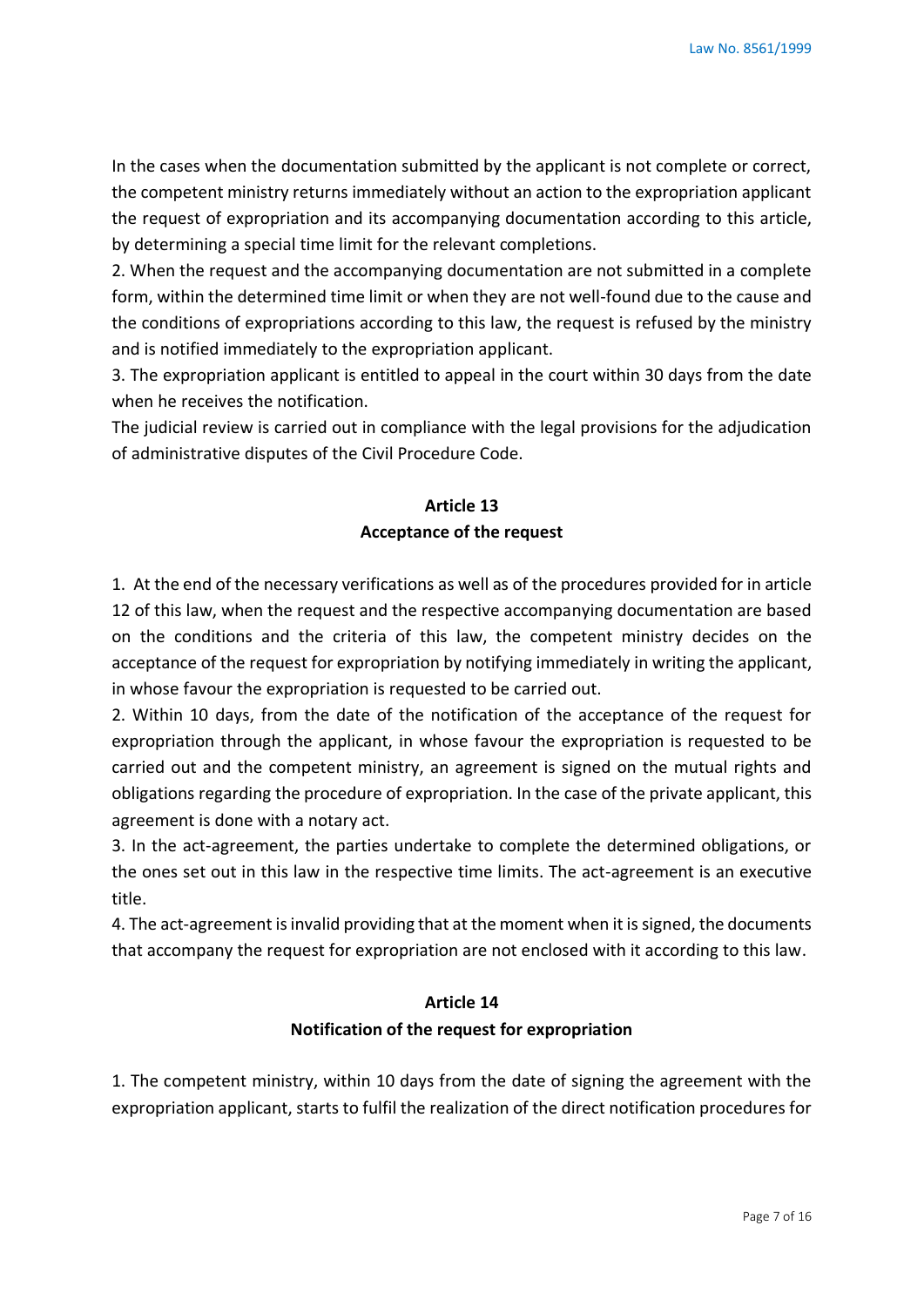each owner or co-owner of the private properties, required to be expropriated or deprecated, as well as for the third persons, regarding their compensation. Along with the notification procedures, the competent minister realizes even the ones of the publication of the request for expropriation for the public interest.

2. The comprehensive rules on the way of notification, its content and the respective procedures are stipulated with a normative act of the Council of Ministers.

# **Article 15 Publication of the request for expropriation for the public interest**

1. Simultaneously with the notification of the request for the expropriation for the public interest, according to paragraph 1 of article 14 of this law, in order to create the opportunity for the protection of the rights and interests of the third persons towards or because of the private property which is required to be expropriated, the competent ministry makes the publication of the request for expropriation in the Official Journal, in a newspaper which is delivered throughout the country as well as in a local newspaper for a period of one week.

2. The third parties, no later than 15 days from the date of the expiration of the publication time limits, according to this article, are entitled to present their allegations accompanied with the respective documents in the competent ministry.

3. In the case when the allegations of the third parties on the property as well as the provided conditions of expropriations, are verified that they are based on the law, the competent ministry proceeds with the expropriation, in compliance with these rights, too.

# **Article 16 Judicial conflicts and the submission of allegations**

1. The competent minister cannot claim in the Council of Ministers the decision on expropriation before the time limit of one month from the day of the completion of the procedures and time limits of the direct notification of the owner who is expropriated and the publication of the request for expropriation according to this law.

2. Suing or the judicial reviewing of a civil case, related to the private property which is required to be expropriated, does not constitute a legal ground for the court to claim or to decide on the interruption or the suspension of the expropriation procedures according to this law. The court or the competent ministry shall notify each other immediately on these cases. The competent ministry is compelled, upon the completion of the expropriation procedure, to decide on the compensation measure of the expropriated or deprecated private property, in a special bank account. The compensation measure shall be paid or shall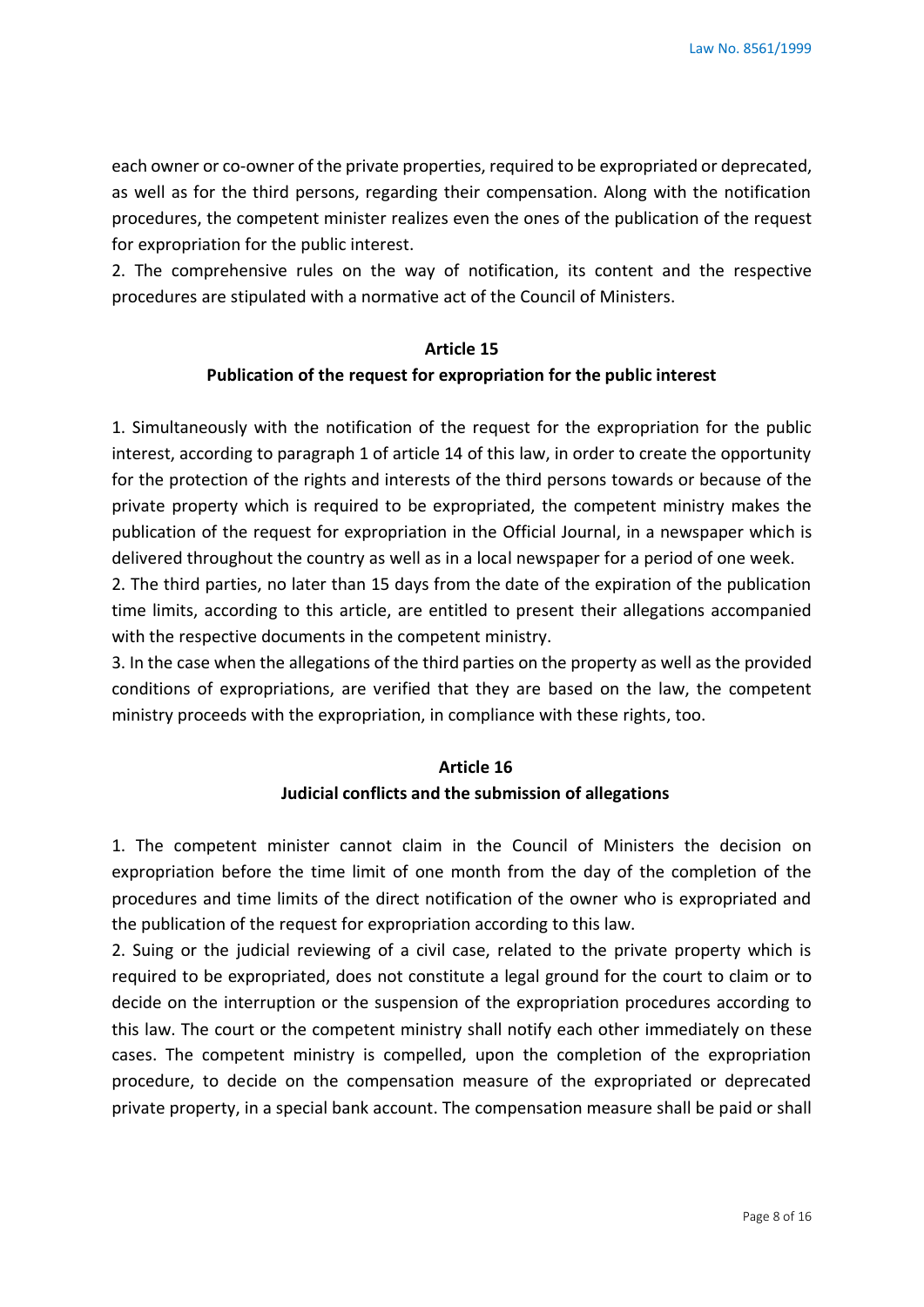be made available for the person, who is entitled to it according to the final decision of the court, after the competent ministry is notified.

3. Within 15 days from the date of the notification of this law or of the time limit of the publication of the request for expropriation, the owner, the co-owners or the third parties shall notify the competent ministry explaining if they accept the voluntary transfer of the ownership with the conditions provided by it.

4. The competent ministry, within 15 days from the receipt of the answer by the notified person, but in any case not earlier than a month from the last date of the time limit of the publication of the request on expropriation for the public interest, in the cases when the notified people have accepted the conditions provided by it or have found the allegations submitted by them as fair, in the framework of expropriation and with the authority of the body which conducts the expropriation, carries out with the notified people, accordingly, the actions for the transfer of the private property in the favour of the state towards a compensation or a payment of the compensation measure on deprecation of the private properties or of the rights of the thirds parties due to expropriation. Upon the completion of the mutual obligations, the expropriation procedure of these private properties shall be considered completed.

5. With the consent of the competent minister, the above actions can also be carried out beyond the above time limits even if the proposal for expropriation is submitted at the Council of Ministers, as long as the latter has not taken a decision for the expropriation.

# **Article 17 Evaluation of the objects that are expropriated**

1. Upon the completion of the procedures provided for by articles 14 and 15 of this law, the special commission, established by the competent minister, carries out the actions for the identification of the final evaluation as well as for the calculation of the compensation measure for the objects that are expropriated.

2. In the evaluation of the private properties that are expropriated, of the other properties that are deprecated or of the rights of the third parties who shall be compensated due to expropriation, according to their nature, their initial value, amortization, destination, the location of the object, the indexes of changes of the market prices and of the currencies shall be taken in consideration.

3. The other technical criteria of evaluation and of the calculation of the compensation measure of the private properties that are expropriated, of the properties that are deprecated and of the other rights of the third persons, according to this law, shall be set out by the Council of Ministers.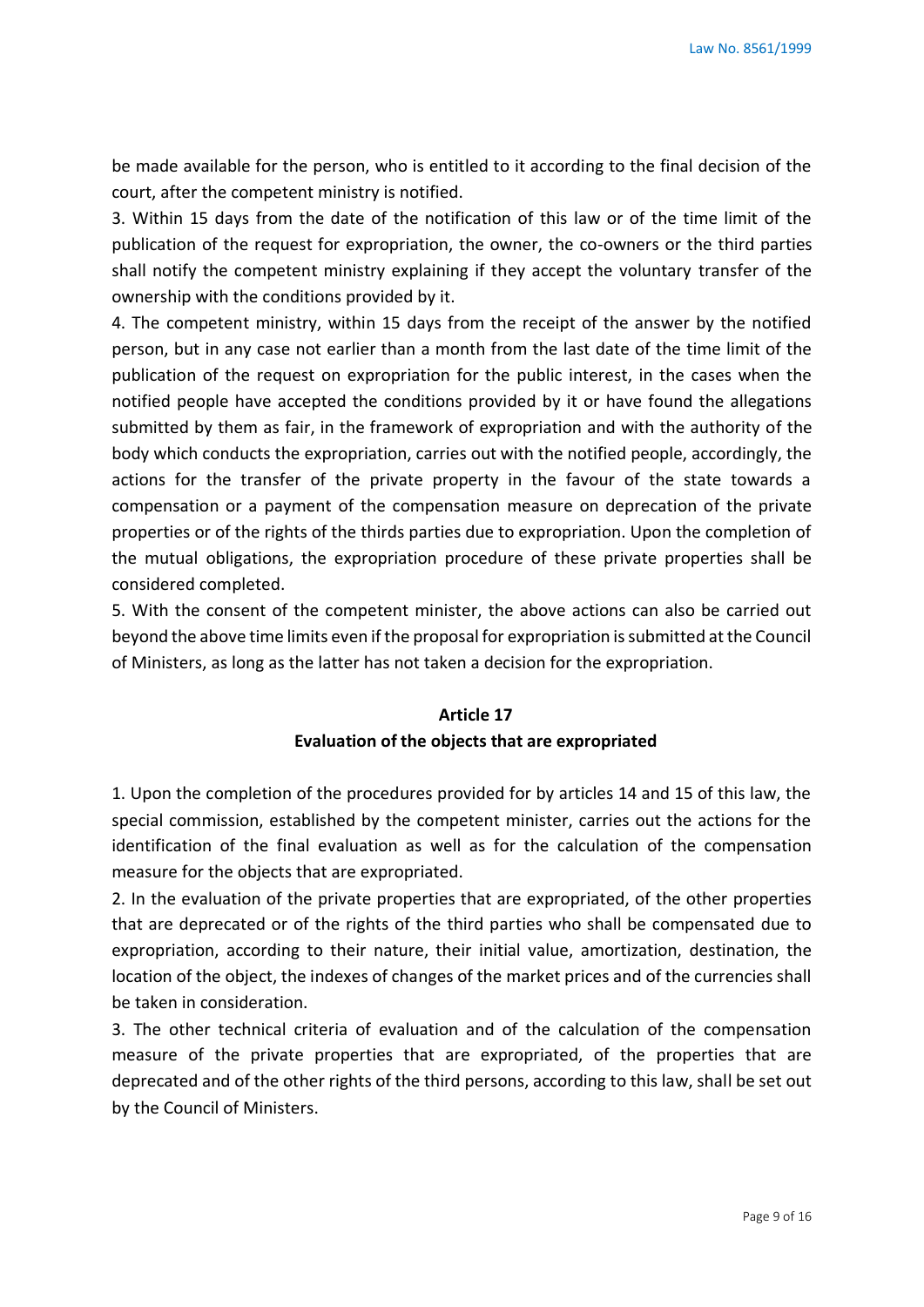# **Article 18 Compensation on the value of property deprecation**

1. Compensation shall be awarded on the value of the property deprecation in the cases when expropriation for the public interest is accompanied with the depreciation of the part of the property that has not been expropriated or of the property which is located nearby the one that is expropriated.

2. The expropriation cases, ways and the calculations of the compensation amount shall be set out upon the instruction of the Council of Ministers.

# **Article 19 Compensation calculation**

The measure of the respective compensation, at the same measure with its full value, is calculated based on the value which results from the final evaluation of the objects that are expropriated.

# **Article 20 Proposal on compensation**

Upon the completion of the preliminary procedures of expropriation, the competent minister shall present to the Council of Ministers the proposal on expropriation accompanied with the following documentation:

a) The summarizing report on the expropriation purpose, cause and need, on the time limit of the commencement and completion of expropriation as well as on the time limit of the commencement and completion of the works or of the realization of the purpose of expropriation.

b) The documents required in letters "a" up to letter "dh" of article 10 of this law.

c) The final list of the owners of the expropriated or deprecated properties, of the rights of the third parties that are related with them and of the compensation measure proposed with the respective arguments.

d) The documents that verify the expenditures of the expropriation procedure.

# **Article 21 Decision on expropriation**

1. The Council of Ministers decides on expropriation in the cases when the proposal on expropriation is found based on the law and on the fact.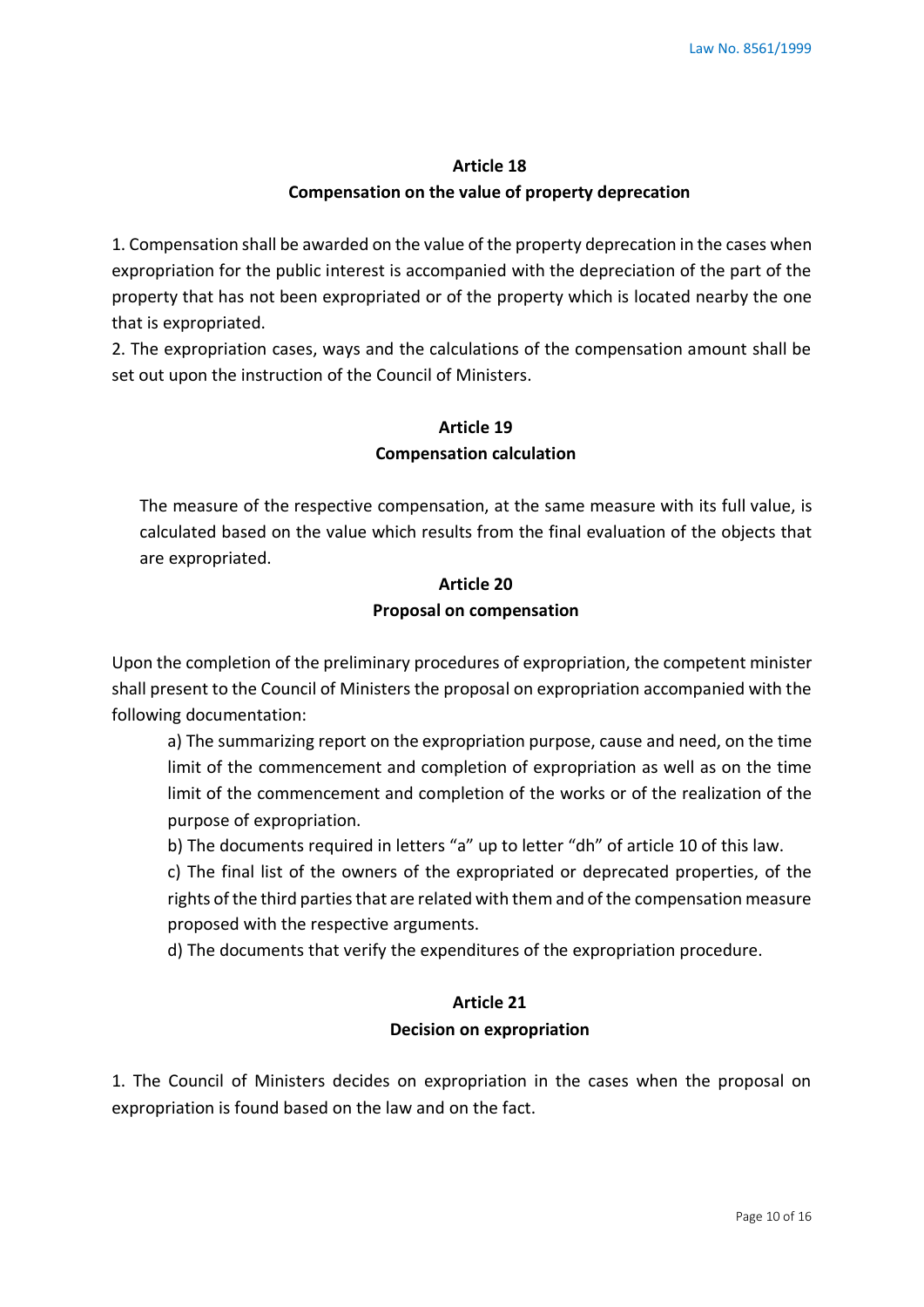- 2. The decision on expropriation shall contain:
	- a) The expropriation purpose and legal cause;
	- b) The private properties that are expropriated and the respective owners;

c) The compensation measure for the owners that are expropriated, for the owners of the properties that are deprecated, for the third parties who are compensated for their rights because of ownership as well as their time limit and payment mode;

ç) the time limit of expropriation commencement and completion, as well as the body or the subject that takes for use the expropriated private properties;

d) the time limit of the works commencement and completion for the project and the investment, or for the realisation of the purpose of expropriation;

dh) the value of the expenditure of the expropriation procedure charged to the expropriation applicant.

3. When there are several objects and co-owners, the data required according to letters "b" and "c" of this article, shall be presented separately as an inseparable part of the decision.

4. In the cases when expropriation has been required by a private subject, the expropriated properties are transferred to the ownership of the state. The transfer of these properties in the favour of the private subject, who has required the expropriation, shall be done only when the latter has realized, according to the law, the expropriation purpose and cause for the public interest.

5. With the capacity of an implementing sublegal act, the decision of the Council of Ministers on expropriation enters into force immediately. Also, this decision shall be published in the Official Journal.

# **Article 22 Refusal of the request for expropriation**

When the request for expropriation, which is accepted by the competent ministry, is rejected by the Council of Ministers, the competent ministry returns to the expropriation applicant all the funds deposited for the expropriation procedure.

### **Article 23**

### **Payment of compensation due to expropriation**

The compensation measure is given or is provided to the expropriated person, to the owner or to the damaged third person respectively, within the time limit set out in letter "c" of article 21 of this law, and in any case, not latter then 3 months from the completion of this time limit or from the date when the decision of the court became final, according to paragraph 2 of article 16 and article 24 of this law.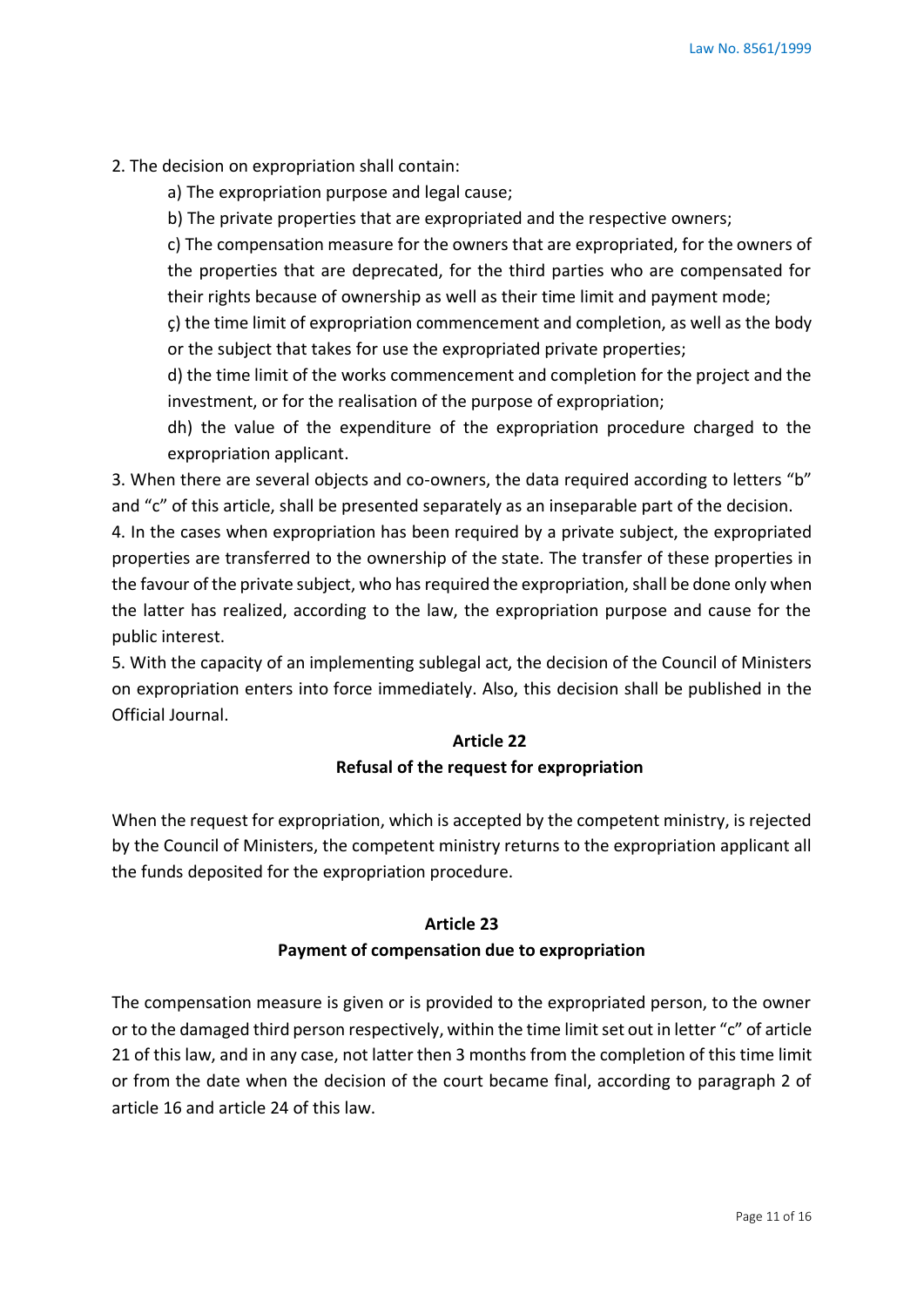# **Article 24 Appeal on the decision**

1. The decision of the Council of Ministers on the expropriation is notified by the competent ministry directly to the expropriated owners, to the owners of the properties which are deprecated by expropriation and to the third parties, whose rights are compensated because of expropriation, who have the right to appeal in the court only regarding the measure of compensation determined in this decision, within 30 days from the moment they are notified. 2. The appeal against the decision of the Council of Ministers for expropriation does not dismiss the implementation of this decision and the respective procedure of the registration of the expropriated property.

3. Regarding the measure on the compensation measure of expropriation, unless the appeal is made at the court within the thirty-day time limit, according to this law, the decision of the 4. Council of Ministers on expropriation shall constitute an executive title.

The judicial review is carried out in compliance with the legal provisions related to the adjudication of the administrative disputes of the Civil Procedure Code.

# **Article 25 New registration of the expropriated properties**

In the cases when the expropriated properties shall be registered according to the law, this registration shall be carried out by the competent minister within 30 days from the date of the decision making of the Council of Ministers on the expropriation.

### **Article 26 Invalidity of expropriation**

1. In the cases when the subject, in whose favour the expropriation is carried out, within 3 months from the date of the expiration of the respective time limits provided for in the decision of the Council of Ministers does not start or finish the works on the projects and the investments or on the realization of the purpose for expropriation, this expropriation is considered invalid. Within the above three-month time limit, ex officio or upon the reasoned request of the subject in whose favour the expropriation is carried out, the Council of Ministers may decide to postpone the time limit for the commencement and completion of the works or the realization of the purpose of expropriation.

2. In the cases when the subject in whose favour the expropriation is carried out, uses the expropriated private properties or carries out actions in contradiction to the cause and the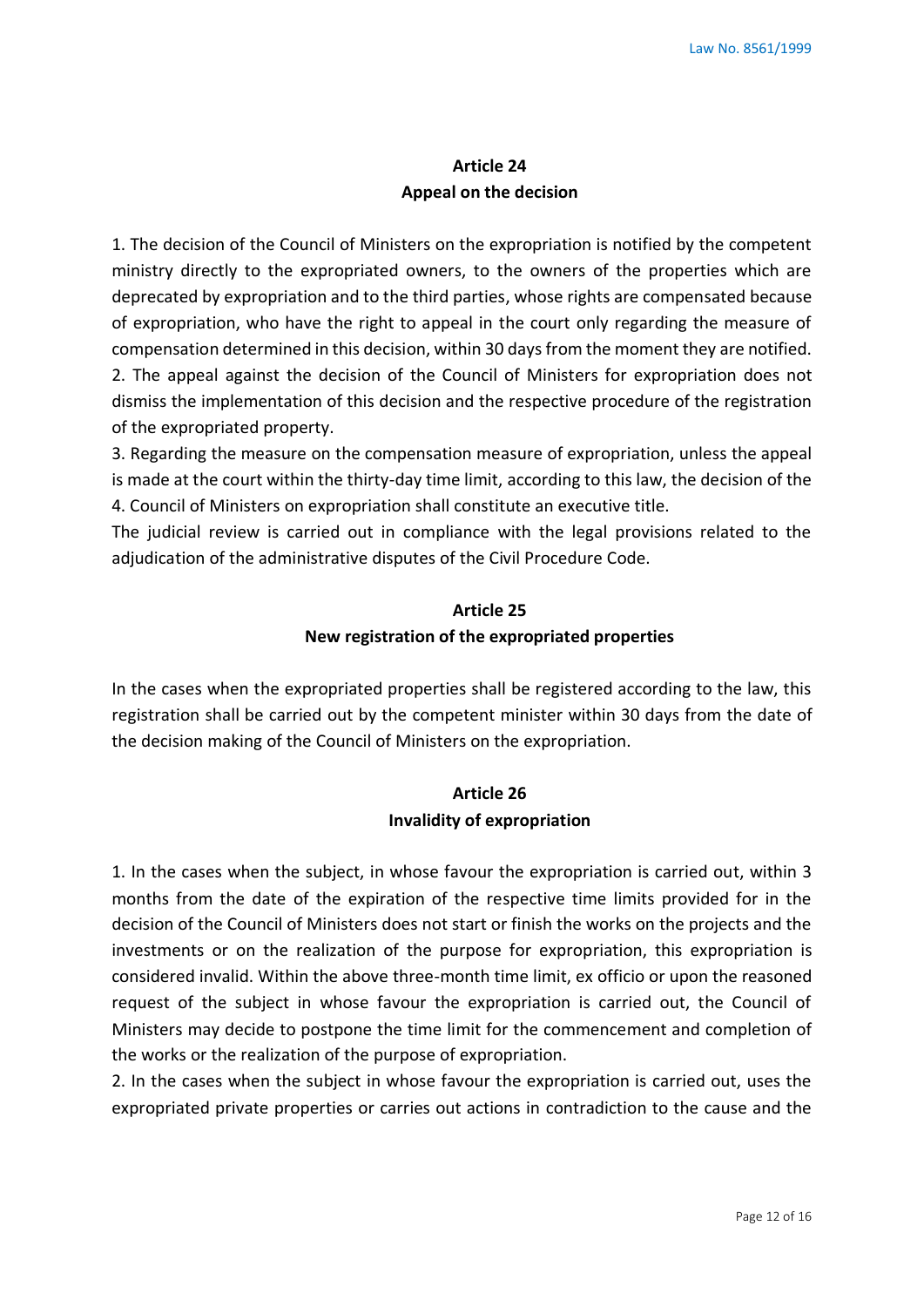purpose of expropriation, as well as when the destination of these properties or projects and of the investments on them change before the expiration of the period of the preservation of the destination set out in the decision of expropriation and if the Council of Ministers, within a three-month time limit, does not decide that the realisation of the purpose and of the cause of the expropriation for the public interest shall be undertaken by the state, this expropriation shall be considered invalid.

3. Expropriation shall be considered invalid providing that within the time limits provided for in article 23 of this law, the payment or the provision of the compensation measure is not carried out, according to this law, for the interest of the expropriated owners and of the third parties damaged due to expropriation.

4. In the cases of the invalidity of expropriation, provided for in paragraphs 1, 2 and 3 of this article, upon the request of the respective owners, the expropriated properties shall be returned to those ones with full rights in the moment of expropriation, and on the other hand, the expropriated owners shall be compelled to return, preliminarily, the compensation measure that was paid to them due to the compensation in the value or by compensating this value in kind.

5. Apart from the provision in paragraph 4 of this article, the expropriated owners as well as the owners and the third parties damaged due to expropriation are entitled to require to the subject in whose favour the compensation is made, the compensation of the damages caused due to expropriation.

# **CHAPTER IV TAKING THE PROPERTY IN TEMPORARY USE**

### **Article 27**

Taking the property of the private legal and natural persons in temporary use shall be done for the needs of the works and of the services in the function of the public interest, in compliance with the conditions and the cases set out expressively in this law as well as to cover the needs and the emergencies due to the episodes of force majeure or of the situation of emergency or of the war.

### **Article 28**

Taking the private property in temporary use may be done even for the need to realize the projects or the investments for the public interest, for which an expropriation decision has been taken, to ensure the necessary temporary ways of transportation for the establishment of the sites and of the storehouses, for the opening of the channels for the deviation of water,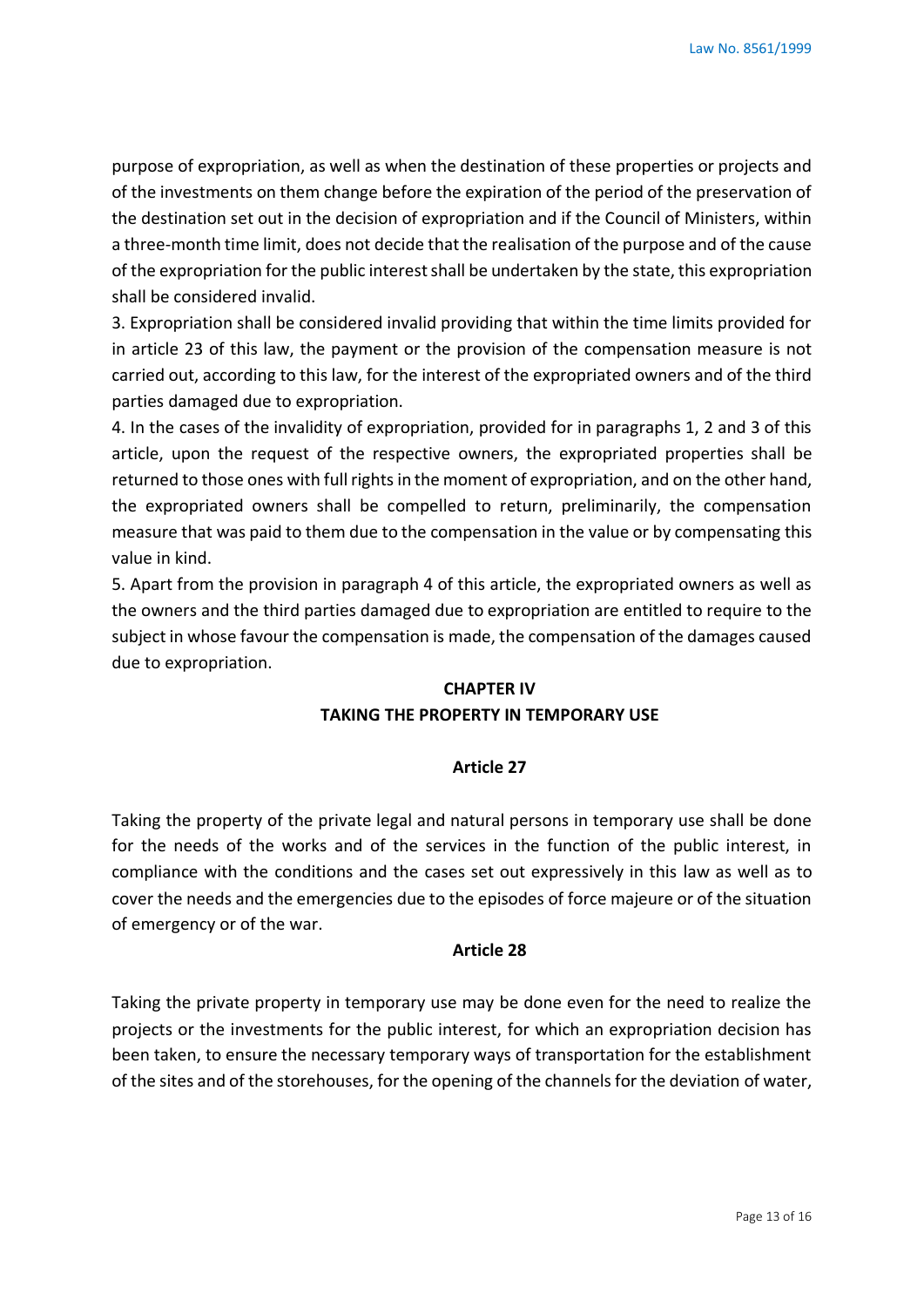for the instalments of the necessary engineering networks as well as for other necessary needs in the function of these projects and of the investments for the public interest.

### **Article 29**

In the case of force majeure, of the situation of emergency or of the war, taking the property in temporary use is done only when their management cannot be guaranteed; or the time and the circumstances do not permit the use; or the means of the state or of the competent body or of the respective legal subject, who are responsible according to the law, are insufficient.

### **Article 30**

Taking the property in temporary use is done for those objects and in that measure and for as long as the legal cause continues and, in any case, towards a certain, compensation.

### **Article 31**

The request for taking the private objects in temporary use is done by the central or local state bodies respectively or by the interested legal person and is addressed to the mayor or chairman of the respective commune, who gives his opinion and sends it for approval to the prefect.

When taking in temporary use of the property is done by the need of the central state bodies or of the projects that are realized for the state at the national level, the respective request shall be presented to the minister in charge of it or to the minister competent for the realization of the construction, service or the management of the episode of force majeure, of the situation of emergency or of the war.

### **Article 32**

The request for taking in temporary use of the property shall contain:

- a) The description of the property that is to be taken in temporary use;
- b) The cause and the time limit for taking in temporary use of the property;
- c) The provided compensation.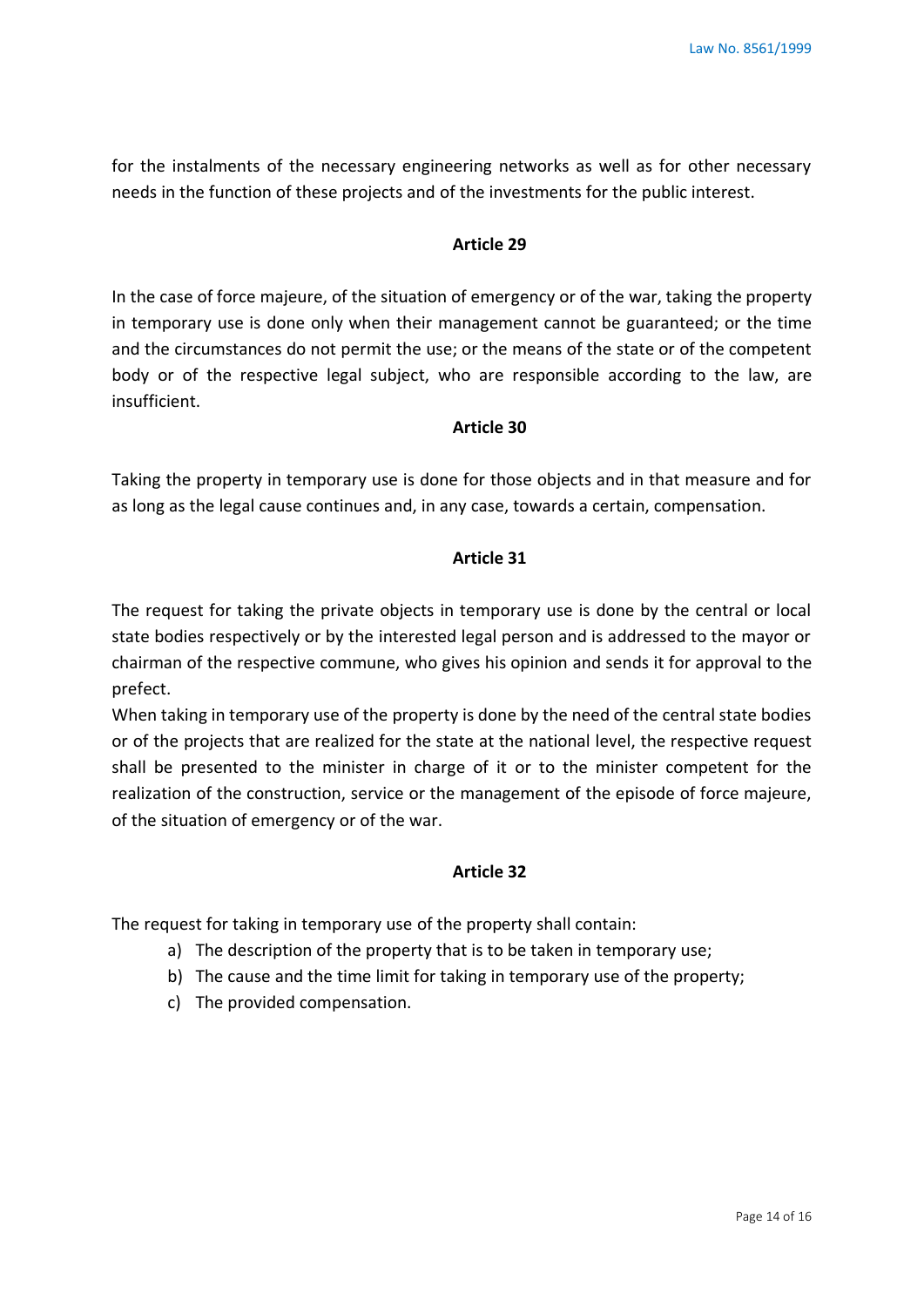#### **Article 33**

Taking in temporary use of the private property cannot continue after the dismissal of the legal cause and in any case not longer than 2 years from the date of taking in temporary use of the objects.

### **Article 34**

In case of a need and emergency and when the circumstances cannot wait, taking in temporary use of the private objects and their use for the grounds provided for in this law may be done immediately by the competent state body as well as by any state official but the request shall be submitted and the respective procedures shall be completed at the competent body within 24 hours.

### **Article 35**

1. The act for taking in temporary use of the property that should contain the object that is taken in temporary use, its description, the legal cause, the time limit and the measure of the respective compensation.

2. The act for taking in temporary use of the property is the executive title.

### **Article 36**

1. Accepting the objects and the return of the object is done in any case with a special act, where the legal basis is reflected, the characteristics of the object and its factual condition, with the signature of the owner. In his absence, these actions are carried out in the presence of two witnesses.

2. In the cases when the owner refuses to submit his private property, the rules for the execution of the titles are implemented and, in special cases, it is taken directly.

3. The owner, at the moment of the return of the properties taken for temporary use, is entitled to require their return in the previous condition or the countervalue for the damages that have been caused.

4. When the owner refuses the acceptance of the return, the private property taken in temporary use, is kept in preservation in the interest of the owner and the expenses remain in his responsibility.